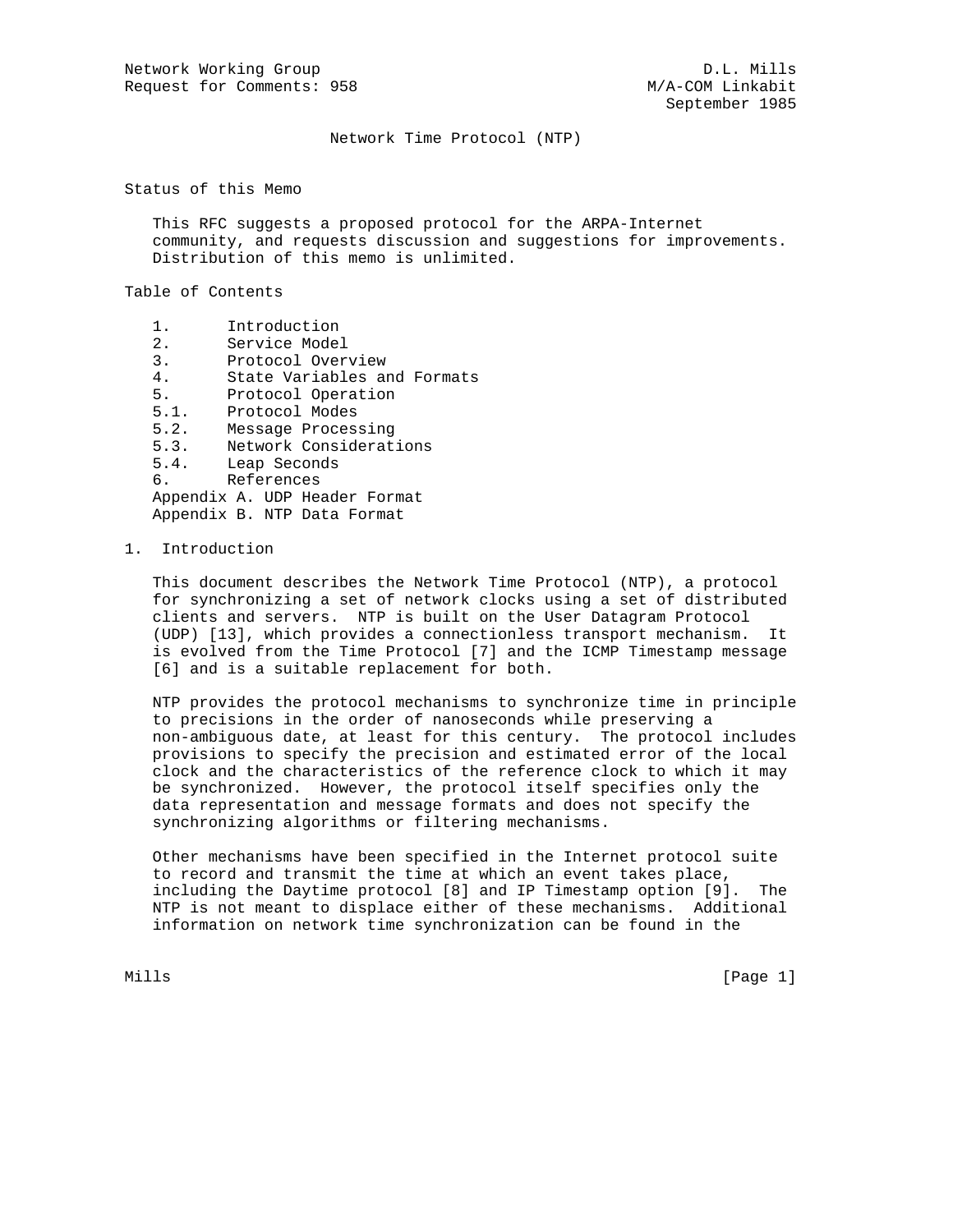RFC 958 September 2008 September 2008 September 2008 September 2008 September 2008 September 2008 September 20 Network Time Protocol

 References at the end of this document. An earlier synchronization protocol is discussed in [3] and synchronization algorithms in [2], [5], [10] and [12]. Experimental results on measured roundtrip delays and clock offsets in the Internet are discussed in [4] and [11]. A comprehensive mathematical treatment of clock synchronization can be found in [1].

2. Service Model

 The intent of the service for which this protocol is designed is to connect a few primary reference clocks, synchronized by wire or radio to national standards, to centrally accessable resources such as gateways. These gateways would use NTP between them to cross-check the primary clocks and mitigate errors due to equipment or propagation failures. Some number of local-net hosts, serving as secondary reference clocks, would run NTP with one or more of these gateways. In order to reduce the protocol overhead, these hosts would redistribute time to the remaining local-net hosts. In the interest of reliability selected hosts might be equipped with less accurate but less expensive radio clocks and used for backup in case of failure of the primary and/or secondary clocks or communication paths between them.

 In the normal configuration a subnetwork of primary and secondary clocks will assume a hierarchical organization with the more accurate clocks near the top and the less accurate below. NTP provides information that can be used to organize this hierarchy on the basis of precision or estimated error and even to serve as a rudimentary routing algorithm to organize the subnetwork itself. However, the NTP protocol does not include a specification of the algorithms for doing this, which is left as a topic for further study.

3. Protocol Overview

 There is no provision for peer discovery, acquisition, or authentication in NTP. Data integrity is provided by the IP and UDP checksums. No reachability, circuit-management, duplicate-detection or retransmission facilities are provided or necessary. The service can operate in a symmetric mode, in which servers and clients are indistinguishable yet maintain a small amount of state information, or in an unsymmetric mode in which servers need maintain no client state other than that contained in the client request. Moreover, only a single NTP message format is necessary, which simplifies implementation and can be used in a variety of solicited or unsolicited polling mechanisms.

In what may be the most common (unsymmetric) mode a client sends an

Mills **Example 2** and the contract of the contract of the contract of the contract of  $[$  Page 2  $]$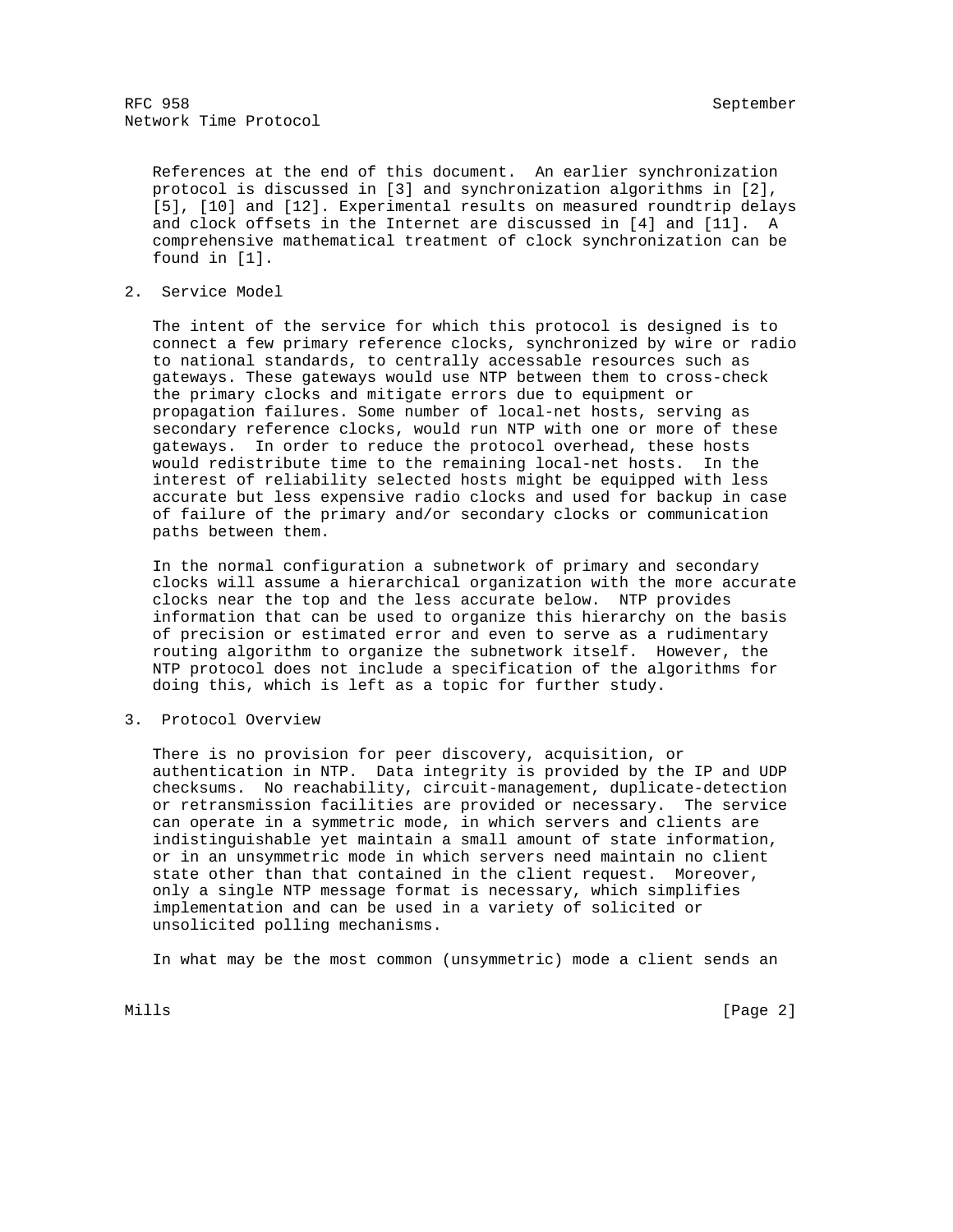NTP message to one or more servers and processes the replies as received. The server interchanges addresses and ports, fills in or overwrites certain fields in the message, recalculates the checksum and returns it immediately. Information included in the NTP message allows each client/server peer to determine the timekeeping characteristics of its other peers, including the expected accuracies of their clocks. Using this information each peer is able to select the best time from possibly several other clocks, update the local clock and estimate its accuracy.

 It should be recognized that clock synchronization requires by its nature long periods and multiple comparisons in order to maintain accurate timekeeping. While only a few comparisons are usually adequate to maintain local time to within a second, primarily to protect against broken hardware or synchronization failure, periods of hours or days and tens or hundreds of comparisons are required to maintain local time to within a few tens of milliseconds. Fortunately, the frequency of comparisons can be quite small and almost always non-intrusive to normal network operations.

4. State Variables and Formats

 NTP timestamps are represented as a 64-bit fixed-point number, in seconds relative to 0000 UT on 1 January 1900. The integer part is in the first 32 bits and the fraction part in the last 32 bits, as shown in the following diagram.

|  |  |  |  | 0 1 2 3 4 5 6 7 8 9 0 1 2 3 4 5 6 7 8 9 0 1 2 3 4 5 6 7 8 9 0 1 |  |  |               |  |  |  |  |  |  |  |  |  |
|--|--|--|--|-----------------------------------------------------------------|--|--|---------------|--|--|--|--|--|--|--|--|--|
|  |  |  |  |                                                                 |  |  |               |  |  |  |  |  |  |  |  |  |
|  |  |  |  |                                                                 |  |  | Integer Part  |  |  |  |  |  |  |  |  |  |
|  |  |  |  |                                                                 |  |  |               |  |  |  |  |  |  |  |  |  |
|  |  |  |  |                                                                 |  |  | Fraction Part |  |  |  |  |  |  |  |  |  |
|  |  |  |  |                                                                 |  |  |               |  |  |  |  |  |  |  |  |  |

 This format allows convenient multiple-precision arithmetic and conversion to Time Protocol representation (seconds), but does complicate the conversion to ICMP Timestamp message representation (milliseconds). The low-order fraction bit increments at about 0.2-nanosecond intervals, so a free-running one-millisecond clock will be in error only a small fraction of one part per million, or less than a second per year.

 In some cases a particular timestamp may not be available, such as when the protocol first starts up. In these cases the 64-bit field is set to zero, indicating the value is invalid or undefined.

Mills **Example 20** (Page 3)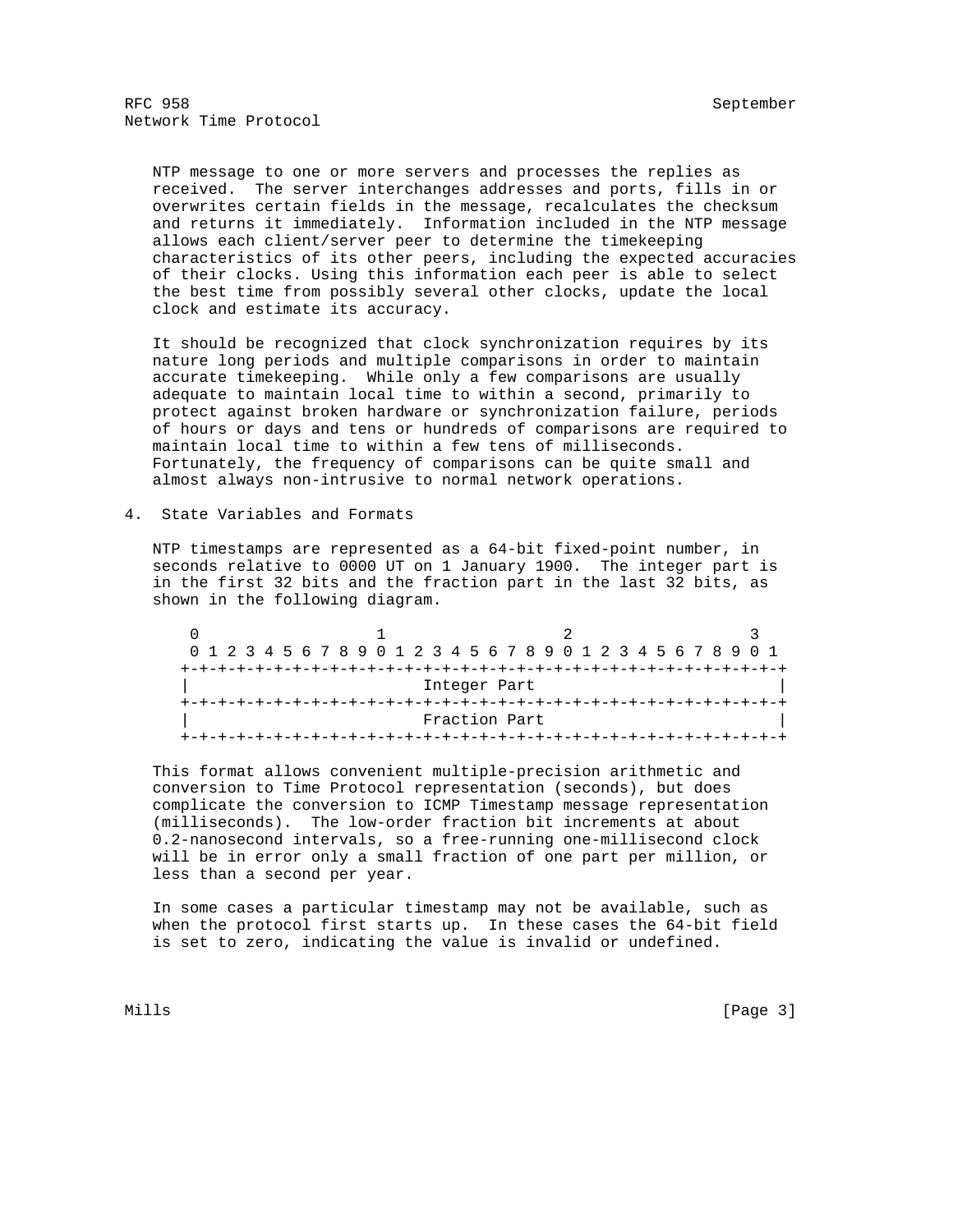Following is a description of the various data items used in the protocol. Details of packet formats are presented in the Appendices.

#### Leap Indicator

 This is a two-bit code warning of an impending leap-second to be inserted in the internationally coordinated Standard Time broadcasts. A leap-second is occasionally added or subtracted from Standard Time, which is based on atomic clocks, to maintain agreement with Earth rotation. When necessary, the corrections are notified in advance and executed at the end of the last day of the month in which notified, usually June or December. When a correction is executed the first minute of the following day will have either 59 or 61 seconds.

#### Status

 This is a six-bit code indicating the status of the local clock. Values are assigned to indicate whether it is operating correctly or in one of several error states.

### Reference Clock Type

 This is an eight-bit code identifying the type of reference clock used to set the local clock. Values are assigned for primary clocks (locally synchronized to Standard Time), secondary clocks (remotely synchronized via various network protocols) and even eyeball-and-wristwatch.

#### Precision

 This is a 16-bit signed integer indicating the precision of the local clock, in seconds to the nearest power of two. For instance, a 60-Hz line-frequency clock would be assigned the value -6, while a 1000-Hz crystal clock would be assigned the value -10.

# Estimated Error

 This is a 32-bit fixed-point number indicating the estimated error of the local clock at the time last set. The value is in seconds, with fraction point between bits 15 and 16, and is computed by the sender based on the reported error of the reference clock, the precision and drift rate of the local clock and the time the local clock was last set. For statistical purposes this quantity can be assumed equal to the estimated or computed standard deviation, as described in [12].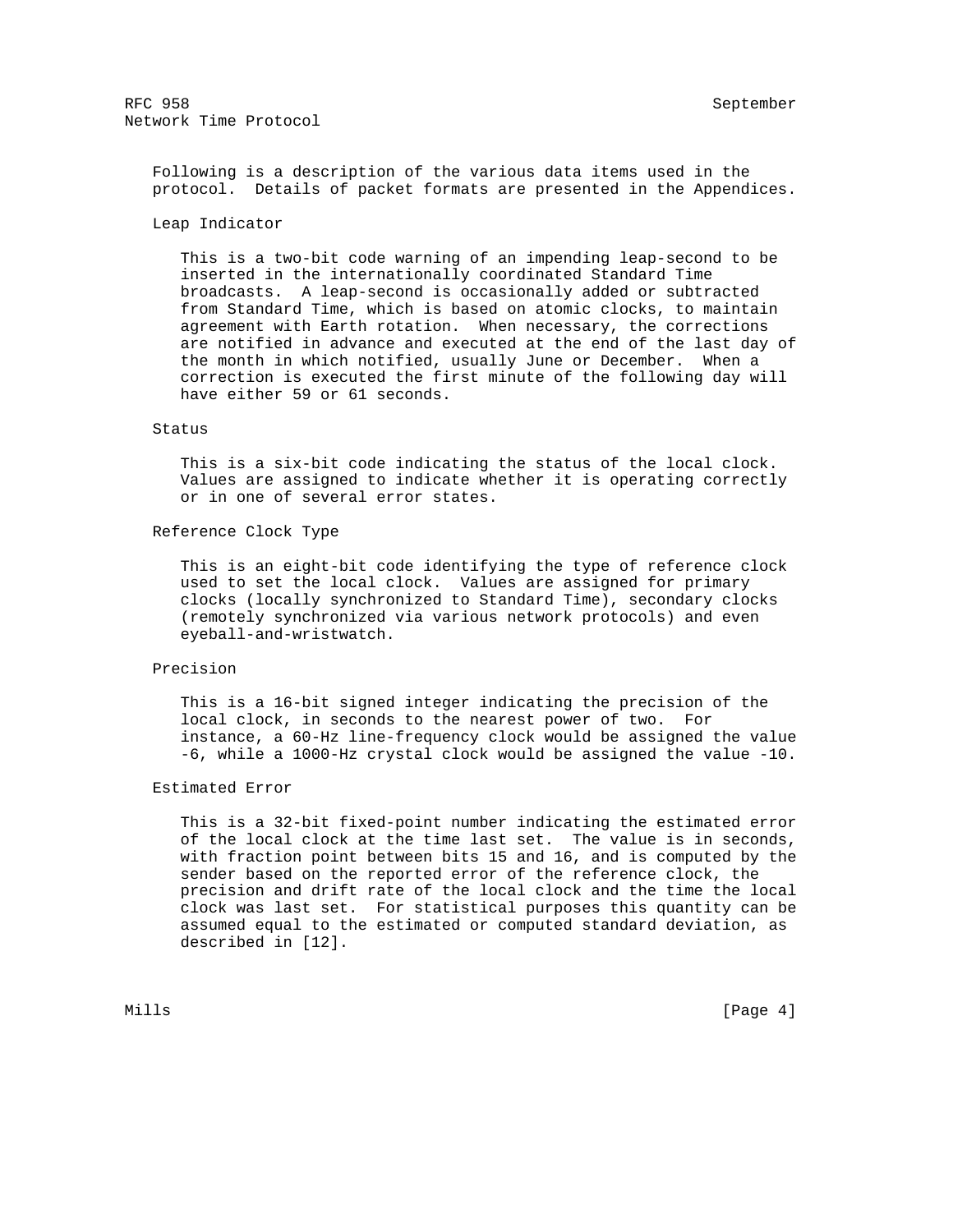Estimated Drift Rate

 This is a 32-bit signed fixed-point number indicating the estimated drift rate of the local clock. The value is dimensionless, with fraction point to the left of the high-order bit. While for most purposes this value can be estimated based on the hardware characteristics, it is possible to compute it quite accurately, as described in [12].

Reference Clock Identifier

 This is a 32-bit code identifying the particular reference clock. The interpretation of its value depends on value of Reference Clock Type. In the case of a primary clock locally synchronized to Standard Time (type 1), the value is an ASCII string identifying the clock. In the case of a secondary clock remotely synchronized to an Internet host via NTP (type 2), the value is the 32-bit Internet address of that host. In other cases the value is undefined.

Reference Timestamp

 This is a 64-bit timestamp established by the server or client host as the timestamp (presumably obtained from a reference clock) most recently used to update the local clock. If the local clock has never been synchronized, the value is zero.

#### Originate Timestamp

 This is a 64-bit timestamp established by the client host and specifying the local time at which the request departed for the service host. It will always have a nonzero value.

Receive Timestamp

 This is a 64-bit timestamp established by the server host and specifying the local time at which the request arrived from the client host. If no request has ever arrived from the client the value is zero.

Transmit Timestamp

 This is a 64-bit timestamp established by the server host and specifying the local time at which the reply departed for the client host. If no request has ever arrived from the client the value is zero.

Mills [Page 5]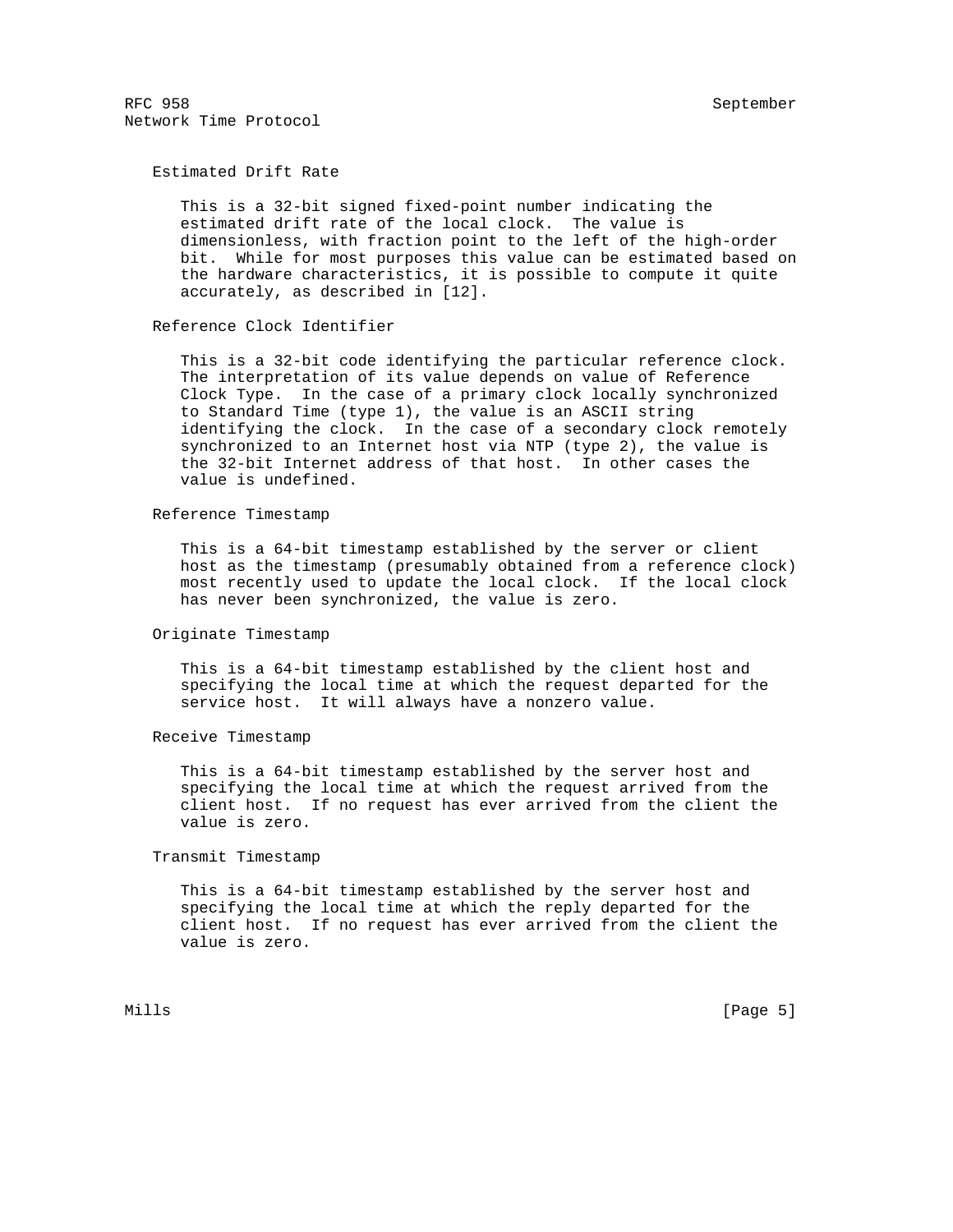# 5. Protocol Operation

 The intent of this document is to specify a standard for data representation and message format which can be used for a variety of synchronizing algorithms and filtering mechanisms. Accordingly, the information in this section should be considered a guide, rather than a concise specification. Nevertheless, it is expected that a standard Internet distributed timekeeping protocol with concisely specified synchronizing and filtering algorithms can be evolved from the information in this section.

## 5.1. Protocol Modes

 The distinction between client and server is significant only in the way they interact in the request/response interchange. The same NTP message format is used by each peer and contains the same data relative to the other peer. In the unsymmetric mode the client periodically sends an NTP message to the server, which then responds within some interval. Usually, the server simply interchanges addresses and ports, fills in the required information and sends the message right back. Servers operating in the unsymmetric mode then need retain no state information between client requests.

 In the symmetric mode the client/server distinction disappears. Each peer maintains a table with as many entries as active peers, each entry including a code uniquely identifying the peer (e.g. Internet address), together with status information and a copy of the Originate Timestamp and Receive Timestamp values last received from that peer. The peer periodically sends an NTP message to each of these peers including the latest copy of these timestamps. The interval between sending NTP messages is managed solely by the sending peer and is unaffected by the arrival of NTP messages from other peers.

 The mode assumed by a peer can be determined by inspection of the UDP Source Port and Destination Port fields (see Appendix A). If both of these fields contain the NTP service-port number 123, the peer is operating in symmetric mode. If they are different and the Destination Port field contains 123, this is a client request and the receiver is expected to reply in the manner described above. If they are different and the Source Port field contains 123, this is a server reply to a previously sent client request.

Mills **Example 2** (Page 6) **Mills**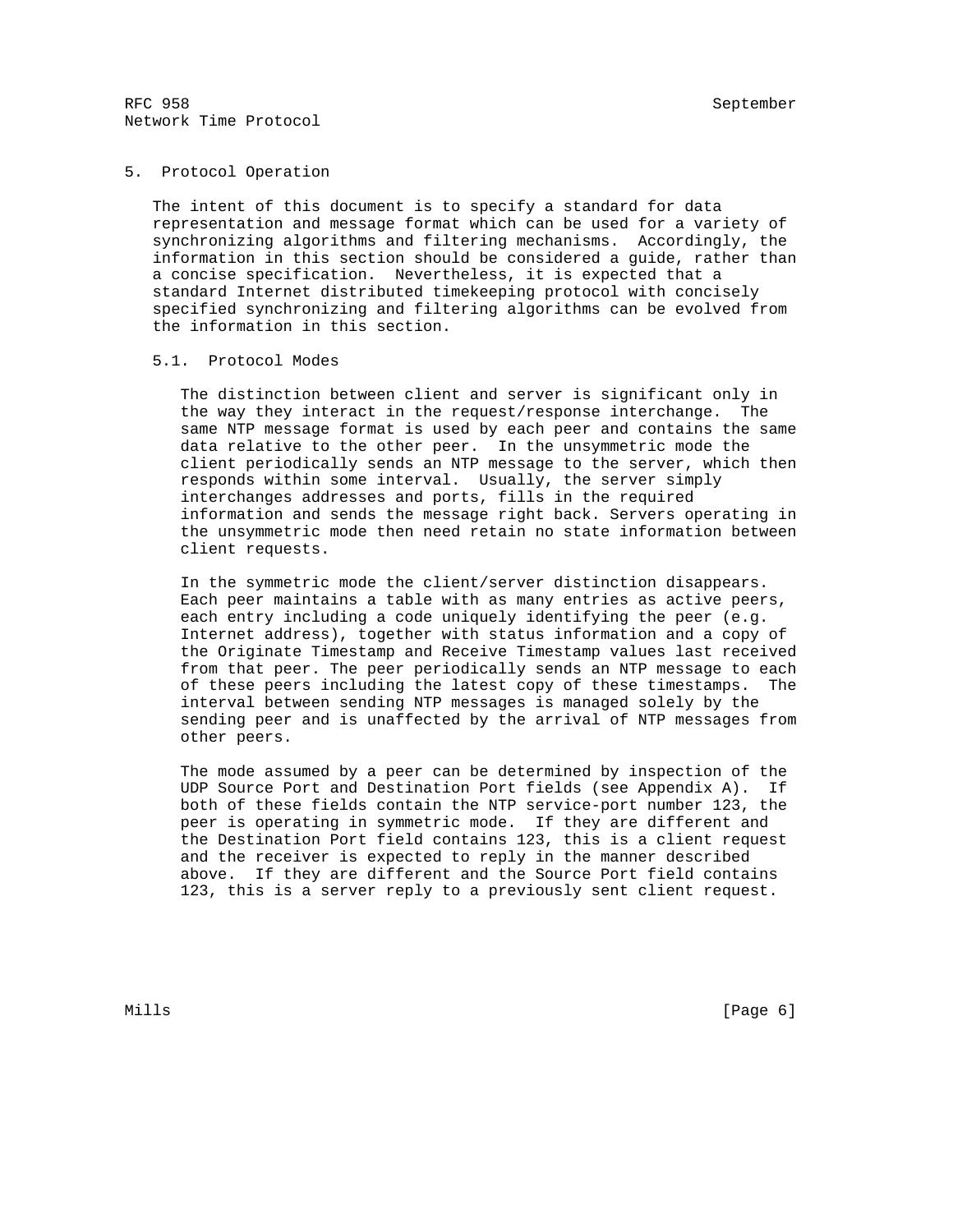# 5.2. Message Processing

 The significant events of interest in NTP occur usually near the times the NTP messages depart and arrive the client/server. In order to maintain the highest accuracy it is important that the timestamps associated with these events be computed as close as possible to the hardware or software driver associated with the communications link and, in particular, that departure timestamps be recomputed for each retransmission, if used at the link level.

An NTP message is constructed as follows (see Appendix B). source peer constructs the UDP header and the LI, Status, Reference Clock Type and Precision fields in the NTP data portion. Next, it determines the current synchronizing source and constructs the Type and Reference Clock Identifier fields. From its timekeeping algorithm (see [12] for examples) it determines the Reference Timestamp, Estimated Error and Estimated Drift Rate fields. Then it copies into the Receive Timestamp and Transmit Timestamp fields the data saved from the latest message received from the destination peer and, finally, computes the Originate Timestamp field.

 The destination peer calculates the roundtrip delay and clock offset relative to the source peer as follows. Let t1, t2 and t3 represent the contents of the Originate Timestamp, Receive Timestamp and Transmit Timestamp fields and t4 the local time the NTP message is received. Then the roundtrip delay d and clock offset c is:

 $d = (t4 - t1) - (t3 - t2)$  and  $c = (t2 - t1 + t3 - t4)/2$ .

 The implicit assumption in the above is that the one-way delay is statistically half the roundtrip delay and that the intrinsic drift rates of both the client and server clocks are small and close to the same value.

## 5.3. Network Considerations

 The client/server peers have an opportunity to learn a good deal about each other in the NTP message exchange. For instance, each can learn about the characteristics of the other clocks and select among them the most accurate to use as reference clock, compute the estimated error and drift rate and use this information to manage the dynamics of the subnetwork of clocks. An outline of a suggested mechanism is as follows:

Included in the table of timestamps for each peer are state

Mills [Page 7] [Page 7] [Page 7] [Page 7] [Page 7] [Page 7] [Page 7] [Page 7] [Page 7] [Page 7] [Page 7] [Page 7] [Page 7] [Page 7] [Page 7] [Page 7] [Page 7] [Page 7] [Page 7] [Page 7] [Page 7] [Page 7] [Page 7] [Page 7]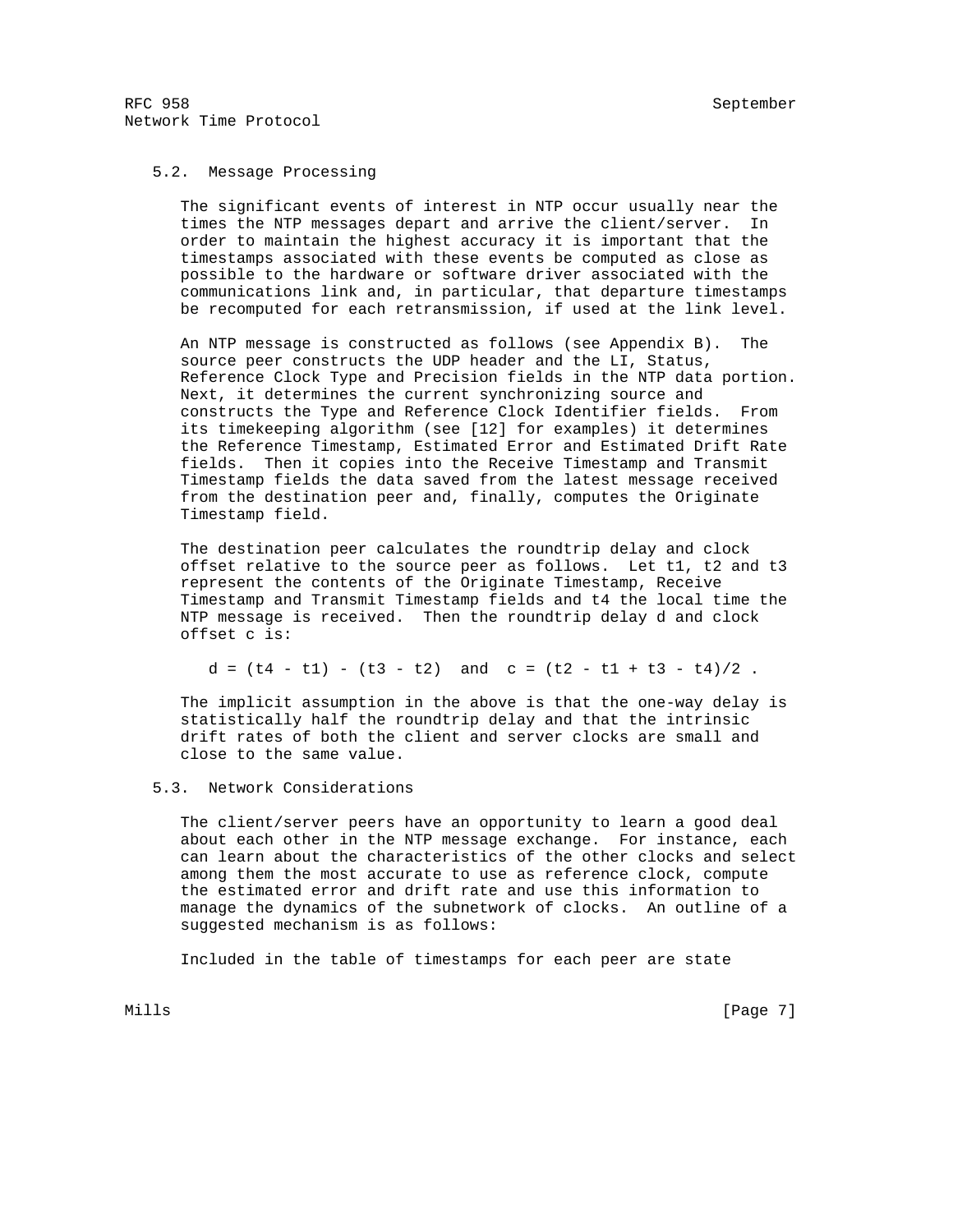variables to indicate the precision, as well as the current estimated delay, offset, error and drift rate of its local clock. These variables are updated for each NTP message received from the peer, after which the estimated error is periodically recomputed on the basis of elapsed time and estimated drift rate.

 Assuming symmetric mode, a polling interval is established for each peer, depending upon its normal synchronization source, precision and intrinsic accuracy, which might be determined in advance or even as the result of observation. The delay and clock-offset samples obtained can be filtered using maximum-likelihood techniques and algorithms described in [12].

 From time to time a local-clock correction is computed from the offset data accumulated as above, perhaps using algorithms described in [10] and [12]. The correction causes the local clock to run slightly fast or slow to the corrected time or to jump instantaneously to the correct time, depending on the magnitude of the correction. See [5] and [11] for a discussion of local-clock implementation models and synchronizing algorithms. Note that the expectation here is that all network clocks are maintained by these algorithms, so that manual intervention is not normally required.

 As a byproduct of the above operations an estimate of local-clock error and drift rate can be computed. Note that the magnitude of the error estimate must always be greater than that of the selected reference clock by at least the inherent precision of the local clock. It does not take a leap of imagination to see that the estimated error, delay or precision, or some combination of them, can be used as a metric for a simple min-hop-type routing algorithm to organize the subnetwork so as to provide the most accurate time to all peers and to provide automatic fallback to alternate sources in case of failures.

 A variety of network configurations can be included in the above scenario. In the case of networks supporting a broadcast function, for example, NTP messages can be broadcast from one or more server hosts and picked up by client hosts sharing the same cable. Since typical networks of this type have a very low propagation delay, the roundtrip-delay calculation can be omitted and the clients need not broadcast in return. Thus, the requirement to save per-peer timestamps is removed, so that the Receive Timestamp and Transmit Timestamp fields can be set to zero and the local-clock offset becomes simply the difference between the Originate Timestamp and the local time upon arrival. In the case of long-delay satellite networks with broadcast capabilities,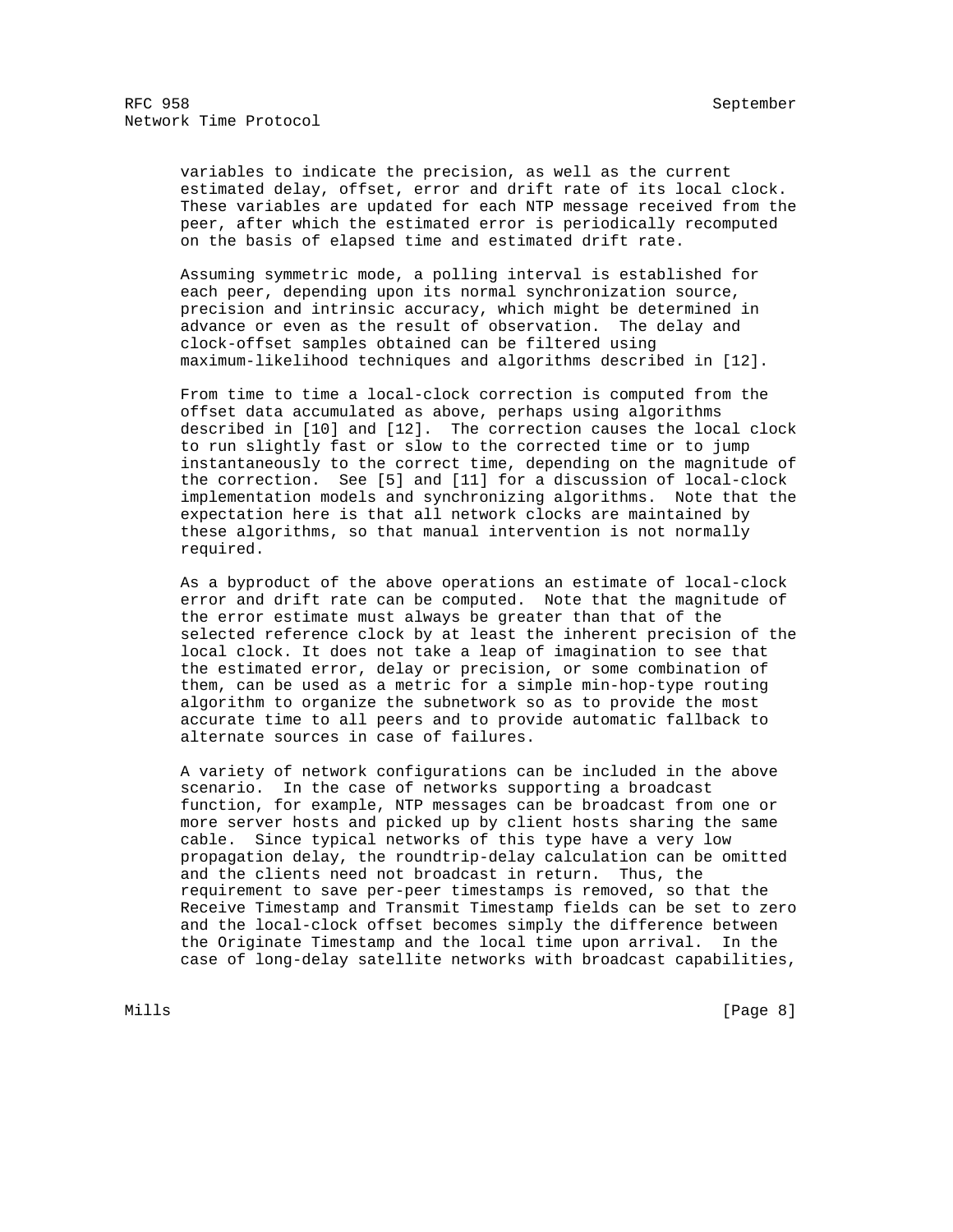an accurate measure of roundtrip delay is usually available from the channel-scheduling algorithm, so the per-peer timestamps again can be avoided.

# 5.4. Leap Seconds

 A standard mechanism to effect leap-second correction is not a part of this specification. It is expected that the Leap Indicator bits would be set by hand in the primary reference clocks, then trickle down to all other clocks in the network, which would execute the correction at the specified time and reset the bits.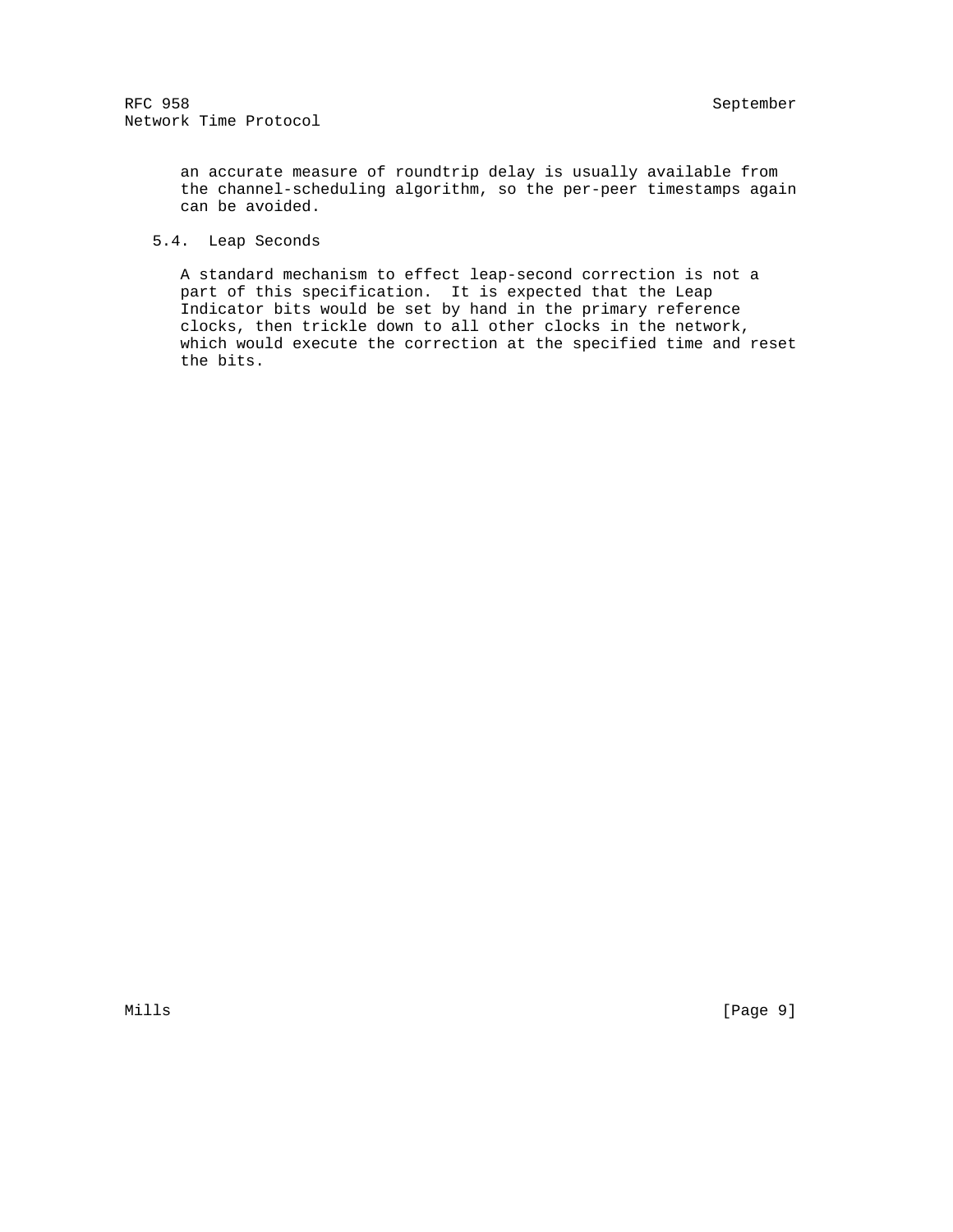RFC 958 September 2008 September 2008 September 2008 September 2008 September 2008 September 2008 September 20 Network Time Protocol

# 6. References

- 1. Lindsay, W.C., and A.V. Kantak. Network Synchronization of Random Signals. IEEE Trans. Comm. COM-28, 8 (August 1980), 1260-1266.
- 2. Mills, D.L. Time Synchronization in DCNET Hosts. DARPA Internet Project Report IEN-173, COMSAT Laboratories, February 1981.
- 3. Mills, D.L. DCNET Internet Clock Service. DARPA Network Working Group Report RFC-778, COMSAT Laboratories, April 1981.
- 4. Mills, D.L. Internet Delay Experiments. DARPA Network Working Group Report RFC-889, M/A-COM Linkabit, December 1983.
- 5. Mills, D.L. DCN Local-Network Protocols. DARPA Network Working Group Report RFC-891, M/A-COM Linkabit, December 1983.
- 6. Postel, J. Internet Control Message Protocol. DARPA Network Working Group Report RFC-792, USC Information Sciences Institute, September 1981.
- 7. Postel, J. Time Protocol. DARPA Network Working Group Report RFC-868, USC Information Sciences Institute, May 1983.
- 8. Postel, J. Daytime Protocol. DARPA Network Working Group Report RFC-867, USC Information Sciences Institute, May 1983.
- 9. Su, Z. A Specification of the Internet Protocol (IP) Timestamp Option. DARPA Network Working Group Report RFC-781. SRI International, May 1981.
- 10. Marzullo, K., and S. Owicki. Maintaining the Time in a Distributed System. ACM Operating Systems Review 19, 3 (July 1985), 44-54.
- 11. Mills, D.L. Experiments in Network Clock Synchronization. DARPA Network Working Group Report RFC-957, M/A-COM Linkabit, August 1985.
- 12. Mills, D.L. Algorithms for Synchronizing Network Clocks. DARPA Network Working Group Report RFC-956, M/A-COM Linkabit, September 1985.
- 13. Postel, J. User Datagram Protocol. DARPA Network Working Group Report RFC-768, USC Information Sciences Institute, August 1980.

Mills [Page 10]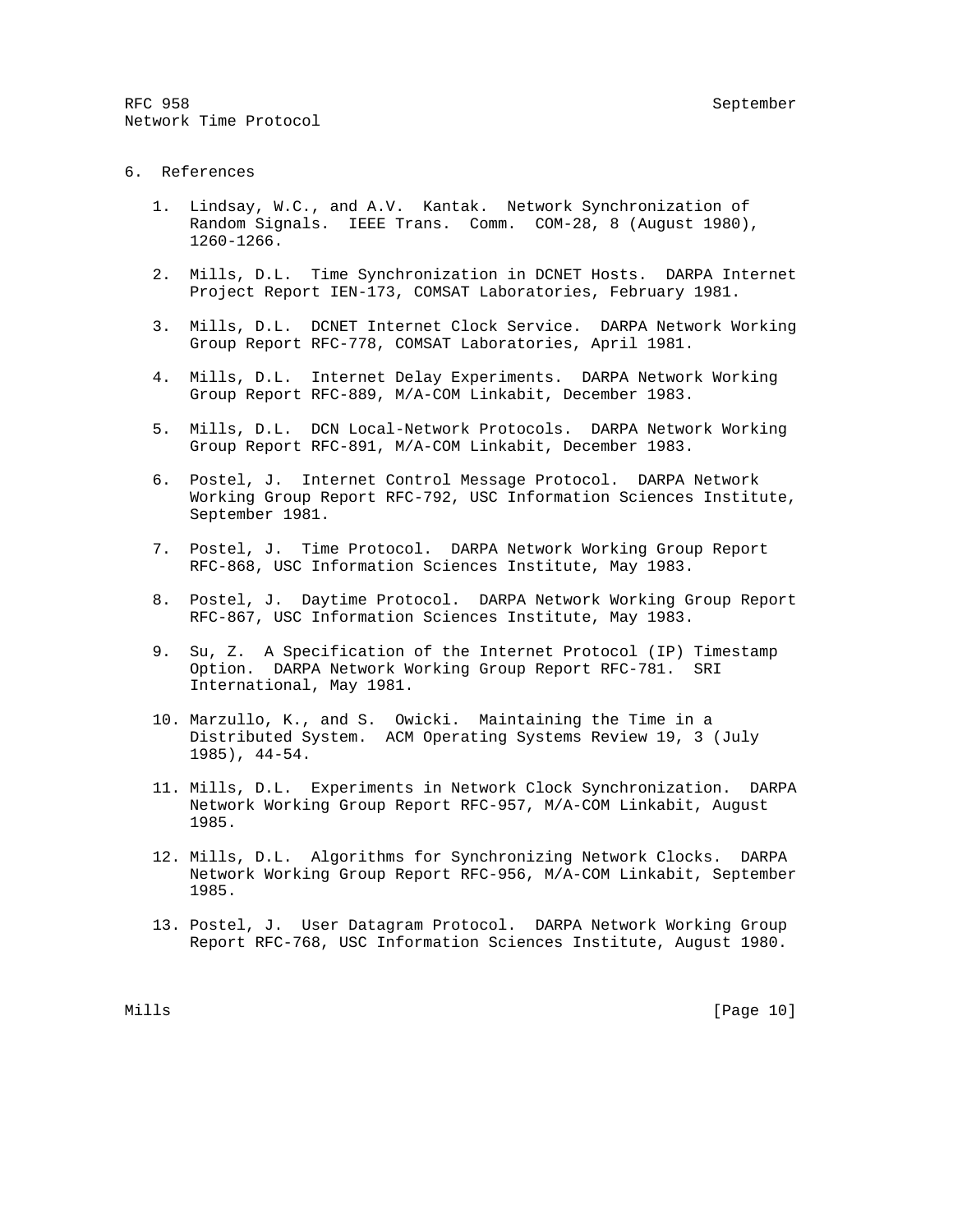# Appendix A. UDP Header Format

 An NTP packet consists of the UDP header followed by the NTP data portion. The format of the UDP header and the interpretation of its fields are described in [13] and are not part of the NTP specification. They are shown below for completeness.

0  $1$  2 3 0 1 2 3 4 5 6 7 8 9 0 1 2 3 4 5 6 7 8 9 0 1 2 3 4 5 6 7 8 9 0 1 +-+-+-+-+-+-+-+-+-+-+-+-+-+-+-+-+-+-+-+-+-+-+-+-+-+-+-+-+-+-+-+-+ Source Port | Destination Port +-+-+-+-+-+-+-+-+-+-+-+-+-+-+-+-+-+-+-+-+-+-+-+-+-+-+-+-+-+-+-+-+ | Length | Checksum | +-+-+-+-+-+-+-+-+-+-+-+-+-+-+-+-+-+-+-+-+-+-+-+-+-+-+-+-+-+-+-+-+

#### Source Port

 UDP source port number. In the case of unsymmetric mode and a client request this field is assigned by the client host, while for a server reply it is copied from the Destination Port field of the client request. In the case of symmetric mode, both the Source Port and Destination Port fields are assigned the NTP service-port number 123.

# Destination Port

 UDP destination port number. In the case of unsymmetric mode and a client request this field is assigned the NTP service-port number 123, while for a server reply it is copied form the Source Port field of the client request. In the case of symmetric mode, both the Source Port and Destination Port fields are assigned the NTP service-port number 123.

# Length

Length of the request or reply, including UDP header, in octets.

Checksum

Standard UDP checksum.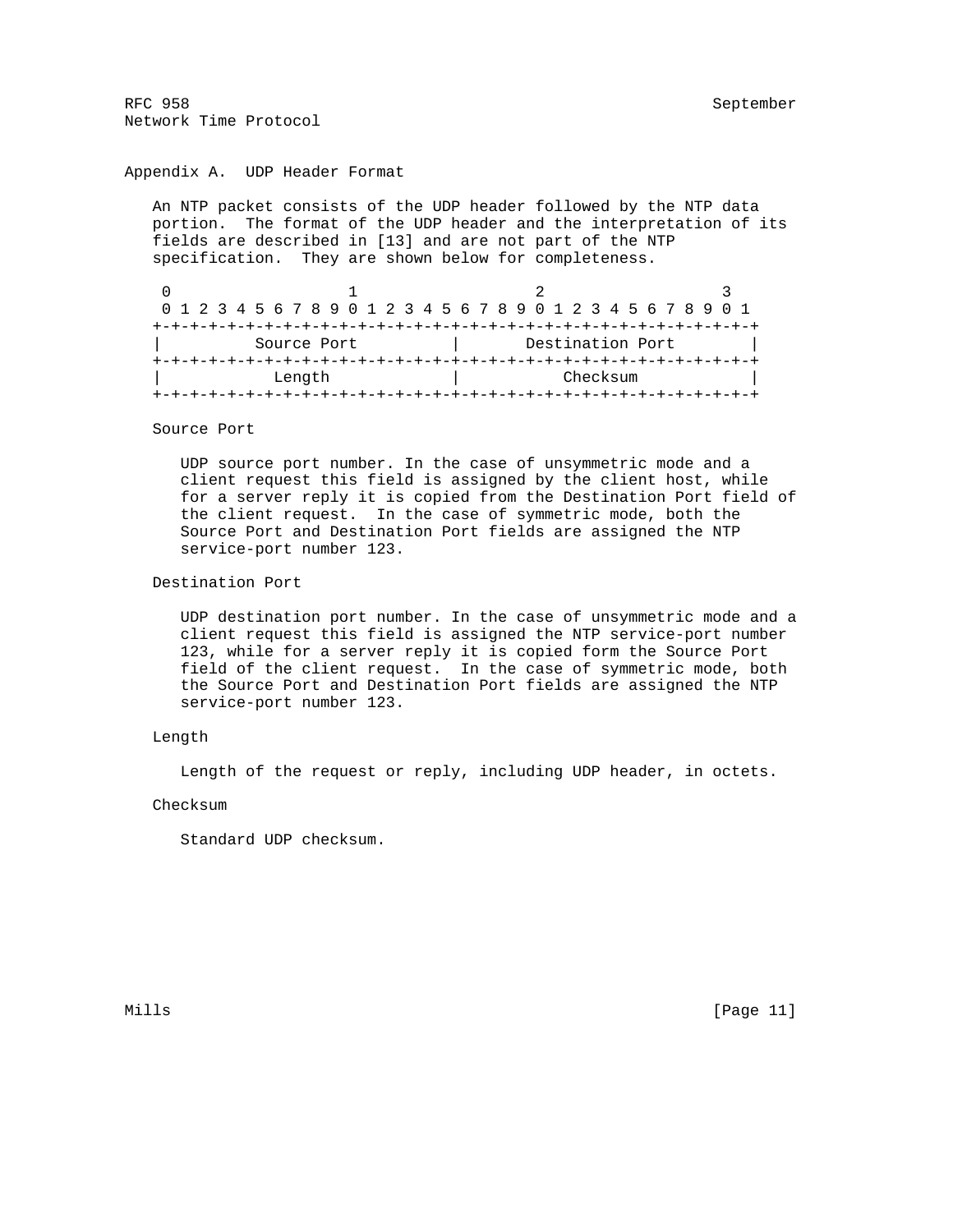Appendix B. NTP Data Format

 The format of the NTP data portion, which immediately follows the UDP header, is shown below along with a description of its fields.

0  $1$  2 3 0 1 2 3 4 5 6 7 8 9 0 1 2 3 4 5 6 7 8 9 0 1 2 3 4 5 6 7 8 9 0 1 +-+-+-+-+-+-+-+-+-+-+-+-+-+-+-+-+-+-+-+-+-+-+-+-+-+-+-+-+-+-+-+-+ |LI | Status | Type | Precision +-+-+-+-+-+-+-+-+-+-+-+-+-+-+-+-+-+-+-+-+-+-+-+-+-+-+-+-+-+-+-+-+ Estimated Error +-+-+-+-+-+-+-+-+-+-+-+-+-+-+-+-+-+-+-+-+-+-+-+-+-+-+-+-+-+-+-+-+ Estimated Drift Rate +-+-+-+-+-+-+-+-+-+-+-+-+-+-+-+-+-+-+-+-+-+-+-+-+-+-+-+-+-+-+-+-+ Reference Clock Identifier +-+-+-+-+-+-+-+-+-+-+-+-+-+-+-+-+-+-+-+-+-+-+-+-+-+-+-+-+-+-+-+-+ | | Reference Timestamp (64 bits) | | +-+-+-+-+-+-+-+-+-+-+-+-+-+-+-+-+-+-+-+-+-+-+-+-+-+-+-+-+-+-+-+-+ | | Originate Timestamp (64 bits) | | +-+-+-+-+-+-+-+-+-+-+-+-+-+-+-+-+-+-+-+-+-+-+-+-+-+-+-+-+-+-+-+-+ | | Receive Timestamp (64 bits) | | +-+-+-+-+-+-+-+-+-+-+-+-+-+-+-+-+-+-+-+-+-+-+-+-+-+-+-+-+-+-+-+-+ | | Transmit Timestamp (64 bits) | | +-+-+-+-+-+-+-+-+-+-+-+-+-+-+-+-+-+-+-+-+-+-+-+-+-+-+-+-+-+-+-+-+

Leap Indicator (LI)

 Code warning of impending leap-second to be inserted at the end of the last day of the current month. Bits are coded as follows:

| (1() | no warning                                  |
|------|---------------------------------------------|
|      | +1 second (following minute has 61 seconds) |
| 1 N  | -1 second (following minute has 59 seconds) |
|      | reserved for future use                     |

Status

 Code indicating status of local clock. Values are defined as follows:

Mills [Page 12]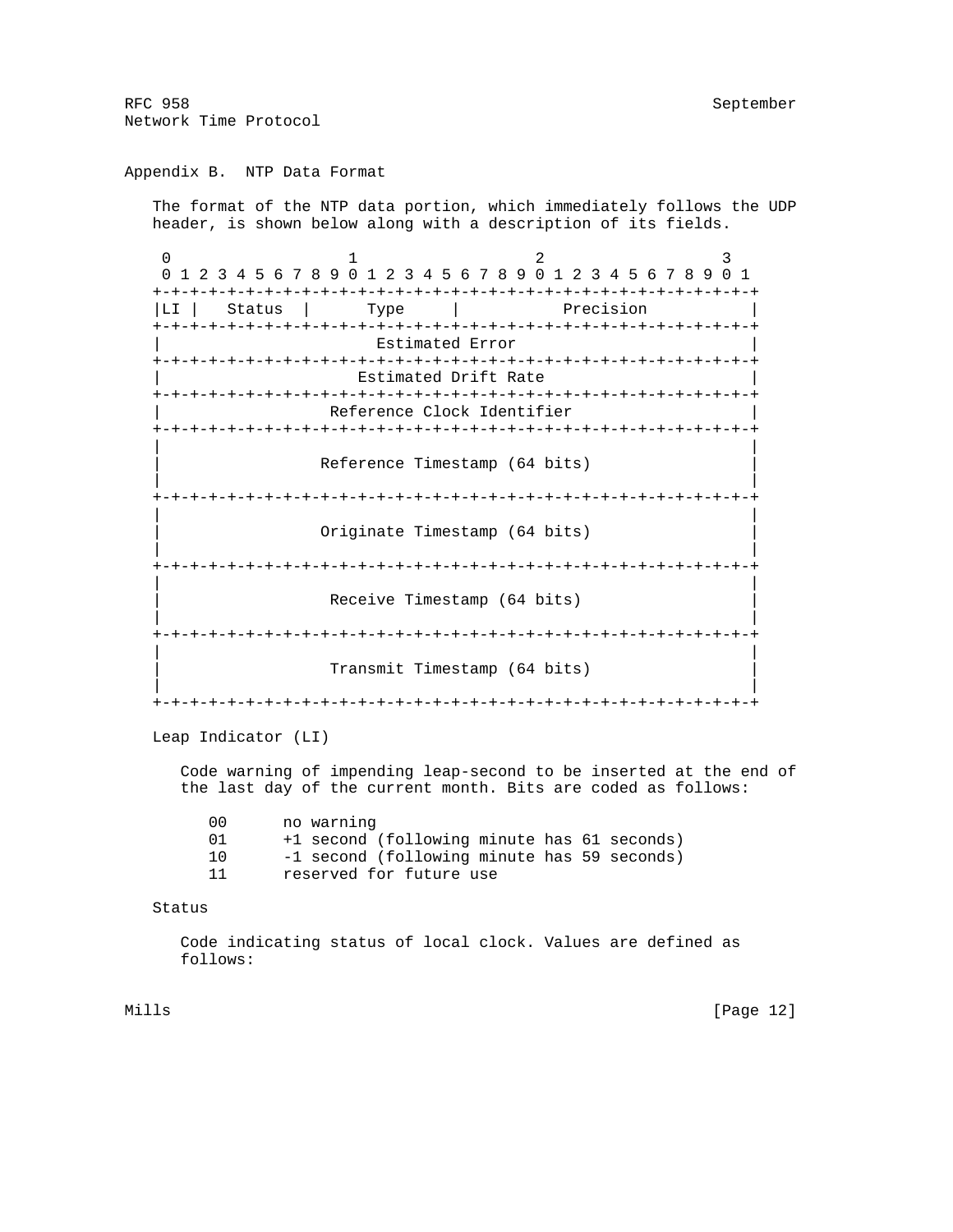| 0                              | clock operating correctly<br>carrier loss                        |
|--------------------------------|------------------------------------------------------------------|
| 2                              | synch loss                                                       |
| 3                              | format error                                                     |
| 4                              | interface (Type 1) or link (Type 2) failure                      |
|                                | (additional codes reserved for future use)                       |
|                                |                                                                  |
| Reference Clock Type<br>(Type) |                                                                  |
| as follows:                    | Code identifying the type of reference clock. Values are defined |
| 0                              | unspecified                                                      |
|                                | primary reference (e.g. radio clock)                             |
| 2                              | secondary reference using an Internet host via NTP               |
| 3                              | secondary reference using some other host or protocol            |
| 4                              | eyeball-and-wristwatch                                           |
|                                | (additional codes reserved for future use)                       |

# Precision

 Signed integer in the range +32 to -32 indicating the precision of the local clock, in seconds to the nearest power of two.

# Estimated Error

 Fixed-point number indicating the estimated error of the local clock at the time last set, in seconds with fraction point between bits 15 and 16.

Estimated Drift Rate

 Signed fixed-point number indicating the estimated drift rate of the local clock, in dimensionless units with fraction point to the left of the high-order bit.

 Reference Clock Identifier

> Code identifying the particular reference clock. In the case of type 1 (primary reference), this is a left-justified, zero-filled ASCII string identifying the clock, for example:

WWVB WWVB radio clock (60 KHz)

Mills [Page 13]